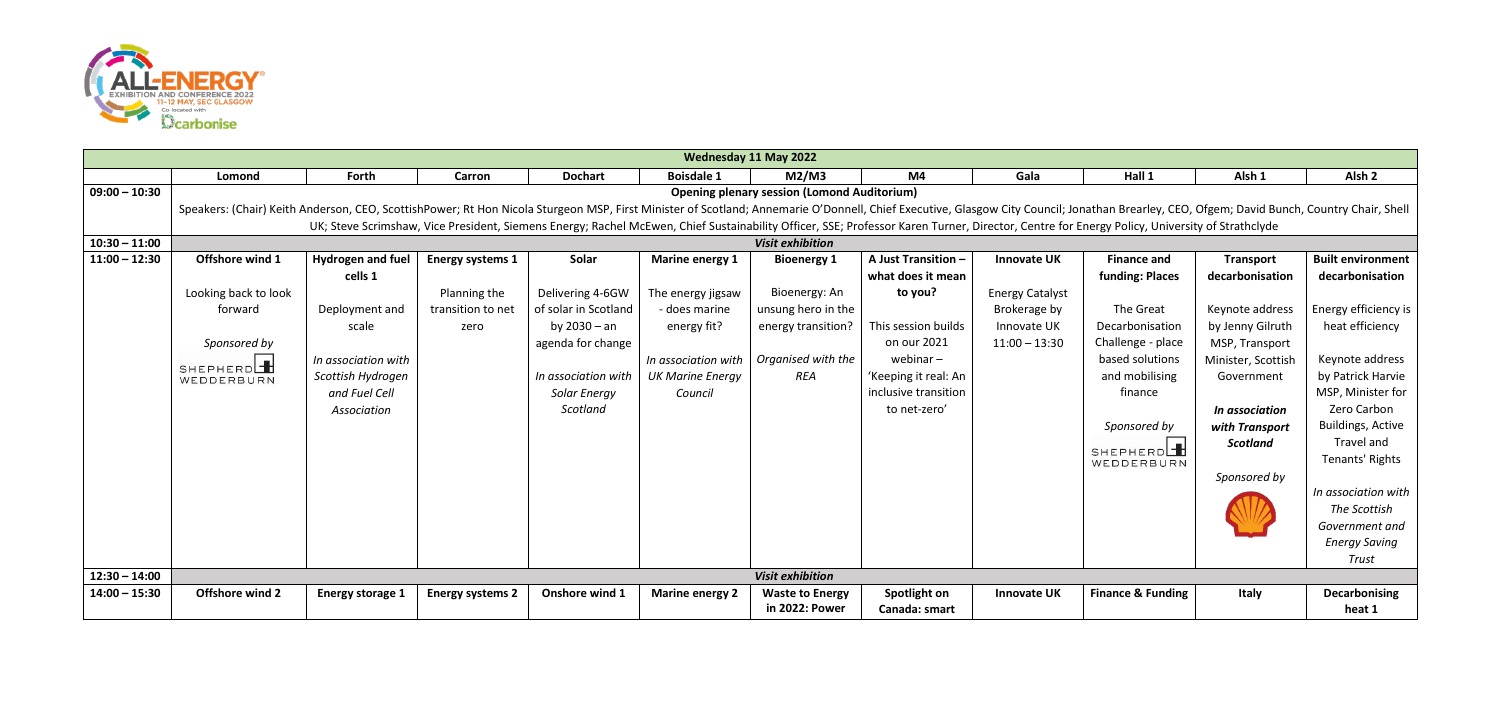

|                 | Supply chain and skills:     | Keeping the lights       | Energy systems          | The landscapes of       | TIGER - Tidal            | production and     | grid and storage           | Innovation needs   | Greenbackers             | Decarbonisation                             |                      |
|-----------------|------------------------------|--------------------------|-------------------------|-------------------------|--------------------------|--------------------|----------------------------|--------------------|--------------------------|---------------------------------------------|----------------------|
|                 | Opportunities and            | on                       | integration using       | the future              | Stream Industry          | beyond             | solutions to               | in supporting our  | Climate Tech Tour        | solutions for                               | Heat                 |
|                 | challenges                   |                          | hydrogen                |                         | <b>Energiser Project</b> |                    | enable the energy          | urban              | at All-Energy            | transport                                   | transformation:      |
|                 |                              | In association with      |                         |                         |                          | Organised with the | transition                 | environments       |                          | infrastructure:                             | The case for low     |
|                 | Sponsored by                 | Scottish Hydrogen        |                         |                         | Organised by             | REA                |                            | achieving net zero | Investment for           | Italian know-how                            | carbon heating       |
|                 |                              | and Fuel Cell            |                         |                         | <b>ORE Catapult with</b> |                    | Organised by the           |                    | net zero                 | and expertise                               | solutions            |
|                 | SHEPHERDH<br>WEDDERBURN      | Association              |                         |                         | <b>TIGER</b> partners    |                    | <b>High Commission</b>     |                    | <b>Panel discussion</b>  |                                             |                      |
|                 |                              |                          |                         |                         |                          |                    | of Canada                  |                    | $14:00 - 15:00$          | Organised by                                | In association with  |
|                 |                              |                          |                         |                         |                          |                    |                            |                    |                          | <b>Italian Trade</b>                        | The Scottish         |
|                 |                              |                          |                         |                         |                          |                    |                            |                    | Sponsored by             | Agency and OICE                             | Government and       |
|                 |                              |                          |                         |                         |                          |                    |                            |                    | GREENBACKERS             | Italian                                     | <b>Energy Saving</b> |
|                 |                              |                          |                         |                         |                          |                    |                            |                    |                          | engineering,                                | <b>Trust</b>         |
|                 |                              |                          |                         |                         |                          |                    |                            |                    |                          | architectural and                           |                      |
|                 |                              |                          |                         |                         |                          |                    |                            |                    | <b>Greenbackers</b>      | technical economic                          |                      |
|                 |                              |                          |                         |                         |                          |                    |                            |                    | <b>Climate Tech Tour</b> | consulting                                  |                      |
|                 |                              |                          |                         |                         |                          |                    |                            |                    | at All-Energy            | organizations                               |                      |
|                 |                              |                          |                         |                         |                          |                    |                            |                    |                          | association                                 |                      |
|                 |                              |                          |                         |                         |                          |                    |                            |                    | The Super Pitch          |                                             |                      |
| $15:30 - 16:00$ |                              |                          |                         | <b>Visit exhibition</b> |                          |                    |                            | $15:30 - 17:30$    |                          | <b>Visit exhibition</b>                     |                      |
| $16:00 - 17:30$ | Offshore wind 3              | Hydrogen & fuel          | <b>Energy systems 3</b> | <b>Onshore wind 2</b>   | <b>Marine energy 3</b>   | <b>Bioenergy 2</b> | <b>Skills and training</b> | Industry           |                          | Supply chain                                | <b>Decarbonising</b> |
|                 |                              | cells 2                  |                         |                         |                          |                    |                            | decarbonisation 1  | Sponsored by             | decarbonisation                             | heat 2               |
|                 | <b>Offshore Transmission</b> |                          | Security of supply      | Making the most         | Moving forward           | Biogas and biofuel | Recruiting and             |                    | GREENBACKERS             |                                             |                      |
|                 | - what happens next?         | <b>Transition to Net</b> | in the future, zero     | of things: Wind         |                          | to the fore        | training the               | Setting the scene  |                          | What steps do                               | Innovative           |
|                 | Sponsored by                 | Zero                     | carbon electricity      | farms and grid          |                          |                    | thousands of               |                    |                          | organisations of all<br>sizes need to take? | solutions -          |
|                 |                              |                          | system                  | optimisation            |                          | Organised with the | people needed              |                    |                          |                                             | Identifying new      |
|                 | SHEPHERDL                    | In association with      |                         |                         |                          | <b>REA</b>         |                            |                    |                          |                                             | technologies to      |
|                 | WEDDERBURN                   | Scottish Hydrogen        |                         |                         |                          |                    |                            |                    |                          |                                             | decarbonise the      |
|                 |                              |                          |                         |                         |                          |                    |                            |                    |                          |                                             | built environment    |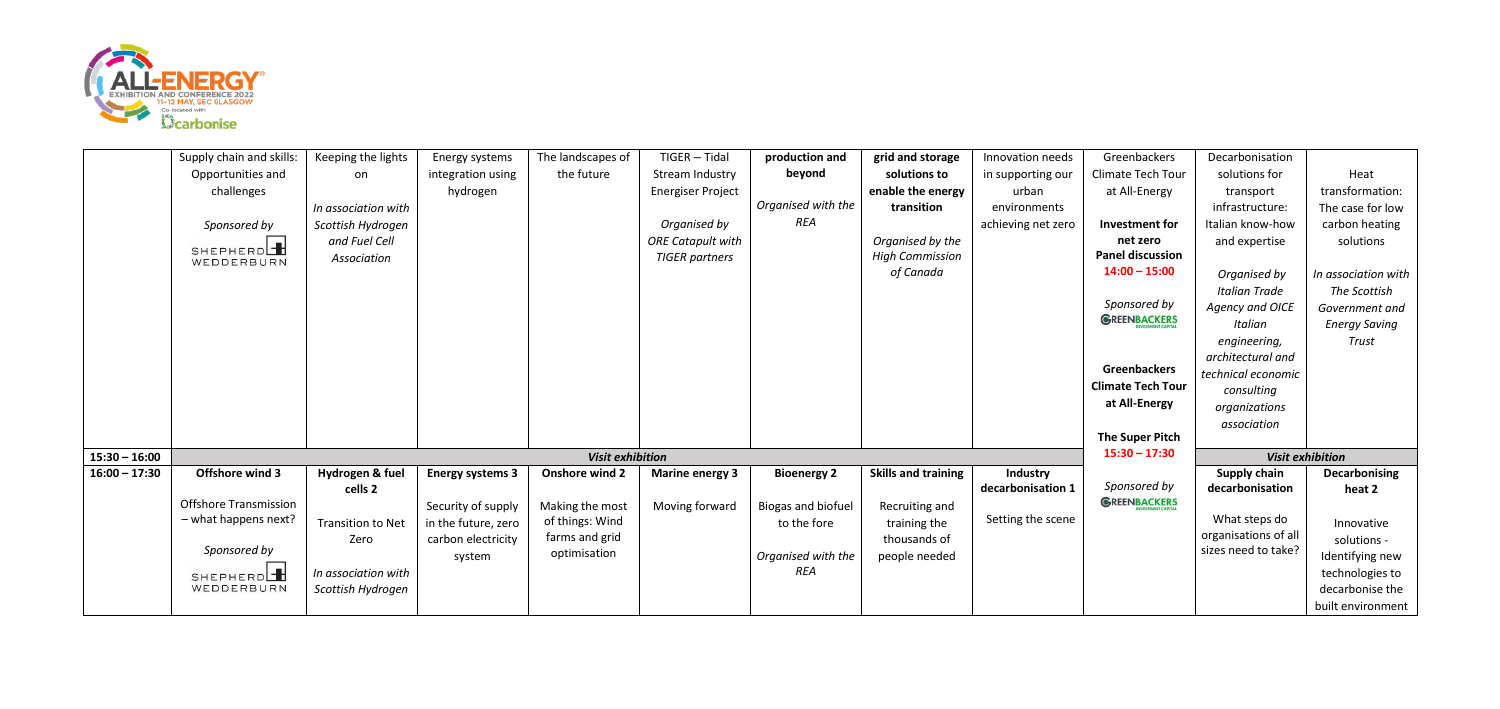

| 18:00 | Show closes - Civic Reception and Giant Networking Evening at the Glasgow Science Centre |  |  |  |  |  |  |  |  |                      |
|-------|------------------------------------------------------------------------------------------|--|--|--|--|--|--|--|--|----------------------|
|       |                                                                                          |  |  |  |  |  |  |  |  | Trust                |
|       |                                                                                          |  |  |  |  |  |  |  |  | <b>Energy Saving</b> |
|       |                                                                                          |  |  |  |  |  |  |  |  | Government and       |
|       |                                                                                          |  |  |  |  |  |  |  |  | The Scottish         |
|       | Association                                                                              |  |  |  |  |  |  |  |  | In association with  |
|       | and Fuel Cell                                                                            |  |  |  |  |  |  |  |  |                      |

Show floor theatres in action today with back-to-back presentations throughout the day (10:30-17:00): Offshore wind, sponsored by Shepherd and Wedderburn; Hydrogen and Energy Storage sponsored by Doosan Babcock; Community association with Local Energy Scotland and Highlands and Islands Enterprise; The Research Hub; Decarbonising Heat in association with The Scottish Government and Energy Saving Trust; Built environment decarbonisation in as Government and Energy Saving Trust; Decarbonising Transport, sponsored by Shell, in association with Transport Scotland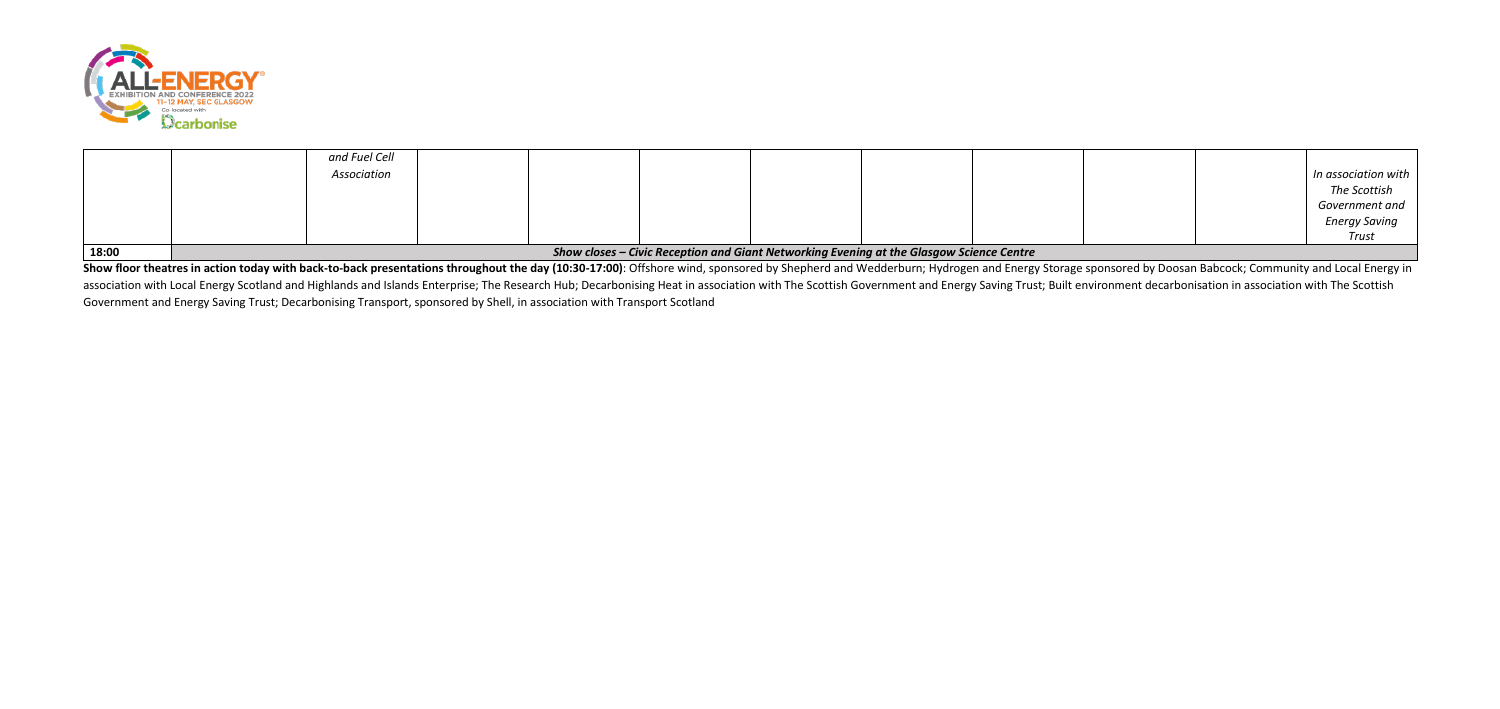

|                    | Thursday 12 May 2022                                                                                                                                                                                           |                         |                    |                |                                                    |                           |                                       |                            |                         |                      |  |  |
|--------------------|----------------------------------------------------------------------------------------------------------------------------------------------------------------------------------------------------------------|-------------------------|--------------------|----------------|----------------------------------------------------|---------------------------|---------------------------------------|----------------------------|-------------------------|----------------------|--|--|
|                    | Lomond                                                                                                                                                                                                         | Forth                   | Carron             | <b>Dochart</b> | Gala                                               | Alsh <sub>1</sub>         | Alsh <sub>2</sub>                     | <b>Boisdale 1</b>          | M4                      | Hall 1               |  |  |
| $09:00 -$          |                                                                                                                                                                                                                |                         |                    |                | <b>Opening Plenary Session (Lomond Auditorium)</b> |                           |                                       |                            |                         |                      |  |  |
| 10:30              | A national endeavour: Decarbonising the GB Power System by 2035                                                                                                                                                |                         |                    |                |                                                    |                           |                                       |                            |                         |                      |  |  |
|                    | Speakers: (Chair) Matthew Knight, Head of Market Development, Siemens Energy UK; Chris Stark, CEO, Climate Change Committee; Guy Newey, Director of Strategy and Performance, Energy Systems Catapult; Lindsay |                         |                    |                |                                                    |                           |                                       |                            |                         |                      |  |  |
|                    | McQuade, CEO, ScottishPower Renewables; Hannah Bronwin, Director of Business Development, SSE Thermal                                                                                                          |                         |                    |                |                                                    |                           |                                       |                            |                         |                      |  |  |
| $10:30 -$<br>11:00 | <b>Visit exhibition</b>                                                                                                                                                                                        |                         |                    |                |                                                    |                           |                                       |                            |                         |                      |  |  |
| $11:00 -$          | <b>Energy systems 4</b>                                                                                                                                                                                        | Hydrogen & fuel         | Offshore wind 4    | Onshore wind 3 | Industry                                           | <b>Community &amp;</b>    | <b>Hydropower 2022</b>                | Grid & networks            | <b>ScotWind and</b>     | <b>PPAs in focus</b> |  |  |
| 12:30              |                                                                                                                                                                                                                | cells 3                 |                    |                | decarbonisation 2                                  | local energy              | $11:15 - 12:45$                       |                            | <b>INTOG - Progress</b> |                      |  |  |
|                    | An Integrated Energy                                                                                                                                                                                           |                         | Floating wind: The | The long game: |                                                    |                           |                                       | 23 years till net          | and Plans               | Let's talk PPAs and  |  |  |
|                    | Vision economic                                                                                                                                                                                                | Innovation              | road ahead         | Repowering and | Determining the                                    | <b>Community heat</b>     | In association with<br><b>British</b> | zero: Can our              | Organised by            | their role in the    |  |  |
|                    | opportunity: Scotland                                                                                                                                                                                          |                         |                    | life extension | mix - and getting                                  |                           | Hydropower                            | networks achieve           | Scottish                | energy transition    |  |  |
|                    | and global                                                                                                                                                                                                     | In association with     | Sponsored by       |                | finance                                            | Organised jointly         | Association                           | it?                        | Government-             |                      |  |  |
|                    |                                                                                                                                                                                                                | Scottish Hydrogen       | SHEPHERDE          |                |                                                    | by Local Energy           |                                       |                            | <b>Marine Scotland</b>  |                      |  |  |
|                    | Keynote address by                                                                                                                                                                                             | and Fuel Cell           | WEDDERBURN         |                | Sponsored by                                       | Scotland and              |                                       |                            | Directorate             |                      |  |  |
|                    | Michael Matheson,                                                                                                                                                                                              | Association             |                    |                | Petrofac P                                         | Highlands &               |                                       |                            |                         |                      |  |  |
|                    | Cabinet Secretary for                                                                                                                                                                                          |                         |                    |                |                                                    | <b>Islands Enterprise</b> |                                       |                            |                         |                      |  |  |
|                    | Net Zero and Transport                                                                                                                                                                                         |                         |                    |                |                                                    |                           |                                       |                            |                         |                      |  |  |
|                    | In association with                                                                                                                                                                                            |                         |                    |                |                                                    |                           |                                       |                            |                         |                      |  |  |
|                    | Net Zero Technology                                                                                                                                                                                            |                         |                    |                |                                                    |                           |                                       |                            |                         |                      |  |  |
|                    | Centre                                                                                                                                                                                                         |                         |                    |                |                                                    |                           |                                       |                            |                         |                      |  |  |
| $12:30 -$          |                                                                                                                                                                                                                |                         |                    |                | <b>Visit exhibition</b>                            |                           |                                       |                            |                         |                      |  |  |
| 14:00              |                                                                                                                                                                                                                |                         |                    |                |                                                    |                           |                                       |                            |                         |                      |  |  |
| $14:00 -$          |                                                                                                                                                                                                                | <b>Energy storage 2</b> | Offshore wind 5    | Onshore wind 4 | Industry                                           | <b>Community &amp;</b>    | <b>Disruptive</b>                     | <b>Decarbonising</b>       |                         |                      |  |  |
| 15:30              |                                                                                                                                                                                                                |                         |                    |                | decarbonisation 3                                  | local Energy              | technology,                           | <b>Industrial Clusters</b> |                         |                      |  |  |